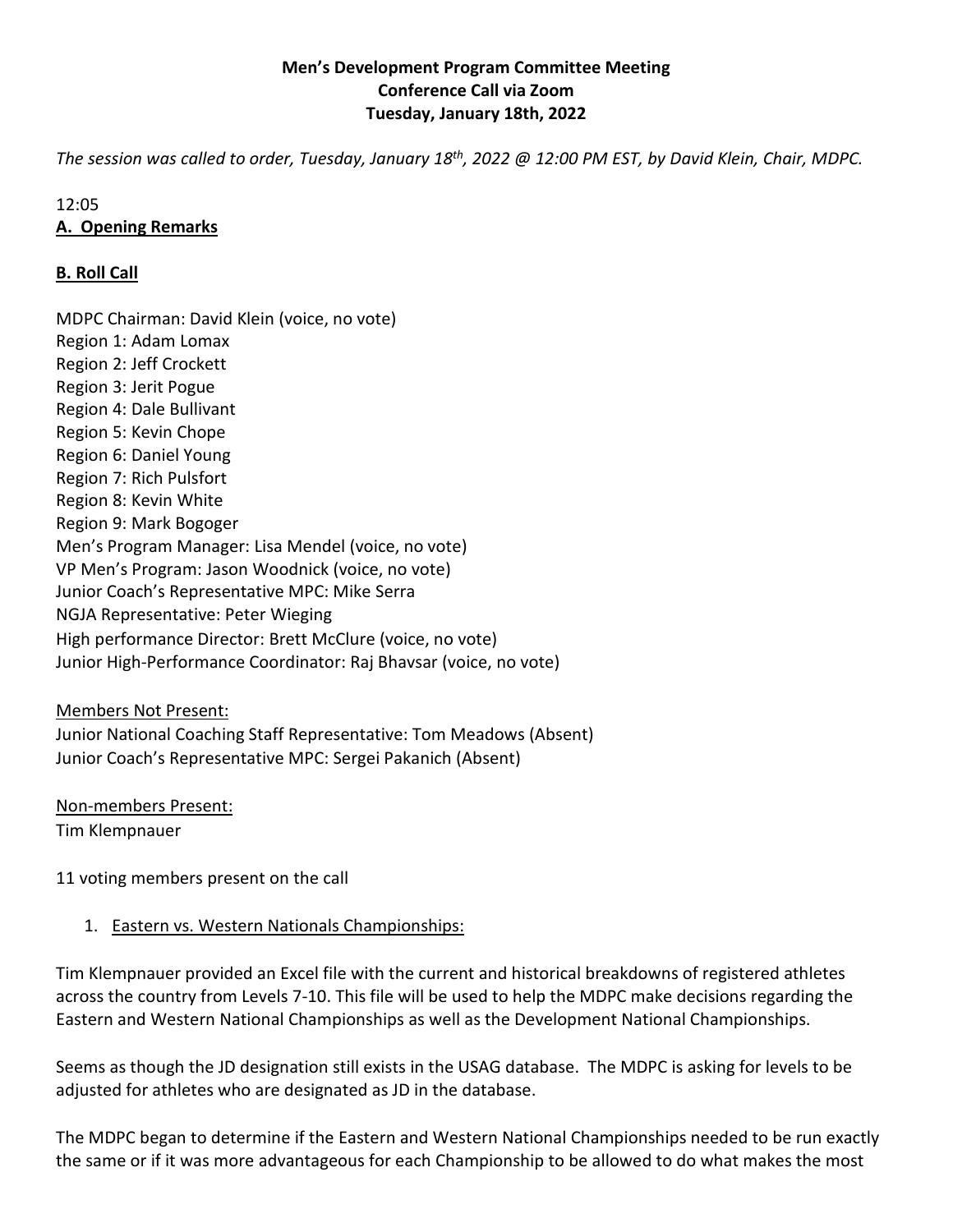sense after looking at specific athlete numbers from each region. The number of sessions would remain the same across both Championships, but each Championship would have flexibility in allotting levels to those sessions.

The MDPC Chairman took a vote to determine if the MDPC wanted autonomy for each Championship. The qualification process would be the same and number of sessions would be the same, however; sessions per level may be different.

Yes: 7 No: 3 Abstain: 1

**Motion: Starting in 2022, there will be 7 sessions at the Eastern and Western National Championships. There will be 2 sessions on Friday, 3 sessions on Saturday and 2 sessions on Sunday.** 

**Motion: Mark Bogoger Second: Dale Bullivant**  Kevin C.: We should be able to have 8 sessions if the numbers dictate. **6 - 4 Approved** 

**Motion: Starting in 2022, the Regional Chairmen from the corresponding Eastern or Western Championships will have autonomy to determine which levels will compete in each of the 7 sessions.** 

**Motion: Mark Bogoger Second: Mike Serra**  Mike: Can the sessions have more than one level? **8 – 2 Approved** 

**Motion: Starting in 2022 at the Eastern and Western National Championships, competition groupings will be determined by age divisions rather than birthdate from the USAG registered athlete numbers.** 

Rich: We should keep the age divisions as they are written on the document presented by Tim. **Motion: Rich Pulsfort Second: Kevin White 4 – 6 Not Approved**

**A Working Group** was selected to determine options for creating equal distribution of ages based on the USAG registered athlete numbers for qualification into Eastern and Western National Championships. **Mark Bogoger, Jerit Pogue, Kevin Chope and Tim Klempnauer**

# 2. Men's Program Development Nationals:

David: One of the reasons for creating the Eastern and Western Championships is to have the ability to include more level 10's at Development Nationals. The MDPC needs to determine if there will be three or four sessions of Level 10 JN's at Development Nationals.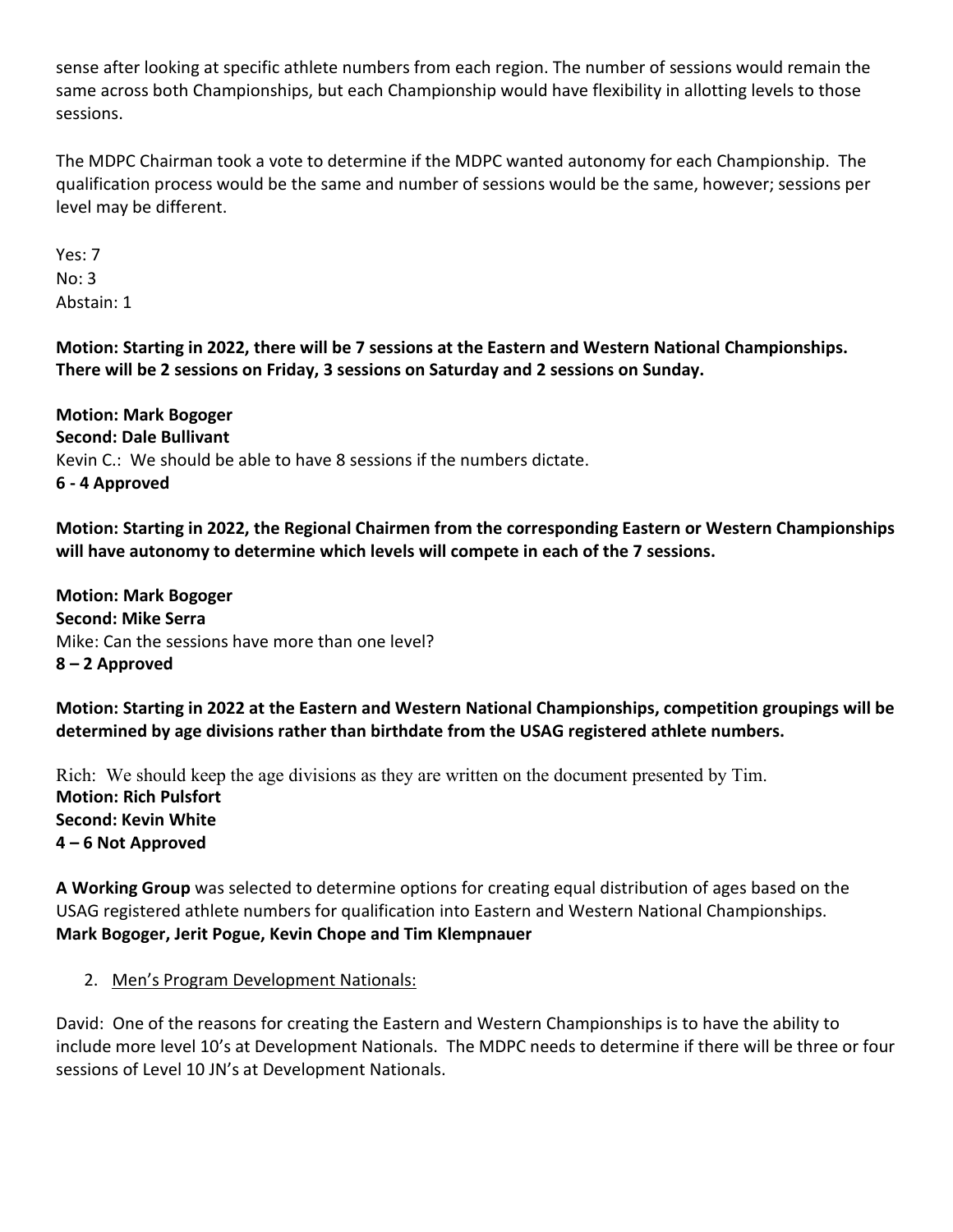**Motion: Starting in 2022, there will be four sessions of Level 10 JN's at the Men's Program Development Nationals.** 

**Motion: Jerit Pogue Second: Mark Bogoger Unanimous** 

**Motion: Staring in 2022, the Men's Program Development Nationals will have Level 10 JE athletes compete in Session #3 on Thursday evening and Session #1 on Saturday. The Level 8 & 9 JE athletes will compete in Session #3 on Friday and Session #1 on Sunday. (An updated format will be created and distributed to the community)** 

**Motion: Kevin White Second: Adam Lomax Unanimous** 

**Motion: At the 2022 Men's Program Development Nationals:** 

**Mas Watanabe Award – The Watanabe Award will be given to the athletes with the highest all-around placement in the JE Level 10, 16 – 17 and 18 – 19-year-old age groups** 

**Roberto Pumpido Award – The Pumpido Award will be given to the coaches of the athletes with the highest all-around placement in the JE Level 10, 16 – 17 and 18 – 19-year-old age groups.** 

**Motion: Kevin White Second: Mike Serra Unanimous**

David: We need to start thinking about athlete representation on the MDPC and we need to find athletes that could serve in that capacity.

Jason: We need to put calls out locally. Athlete representative eligibility criteria can be found in the MDPC charter located here: https://usagym.org/pages/men/pages/charters.html.

# 3. ETC/Winter Cup Update:

With the change to FIG age determination, the ages for ETC need to be updated. This was discussed in previous MDPC meetings, but never officially voted on. Many regions are expecting to have 19-year-old athletes on their ETC teams.

**Motion: Starting in 2022, athletes must be between the ages of 14 – 19 years of age to compete in the Elite Team Cup Eligibility.**

**Motion: Kevin White Second: Kevin Chope Unanimous**